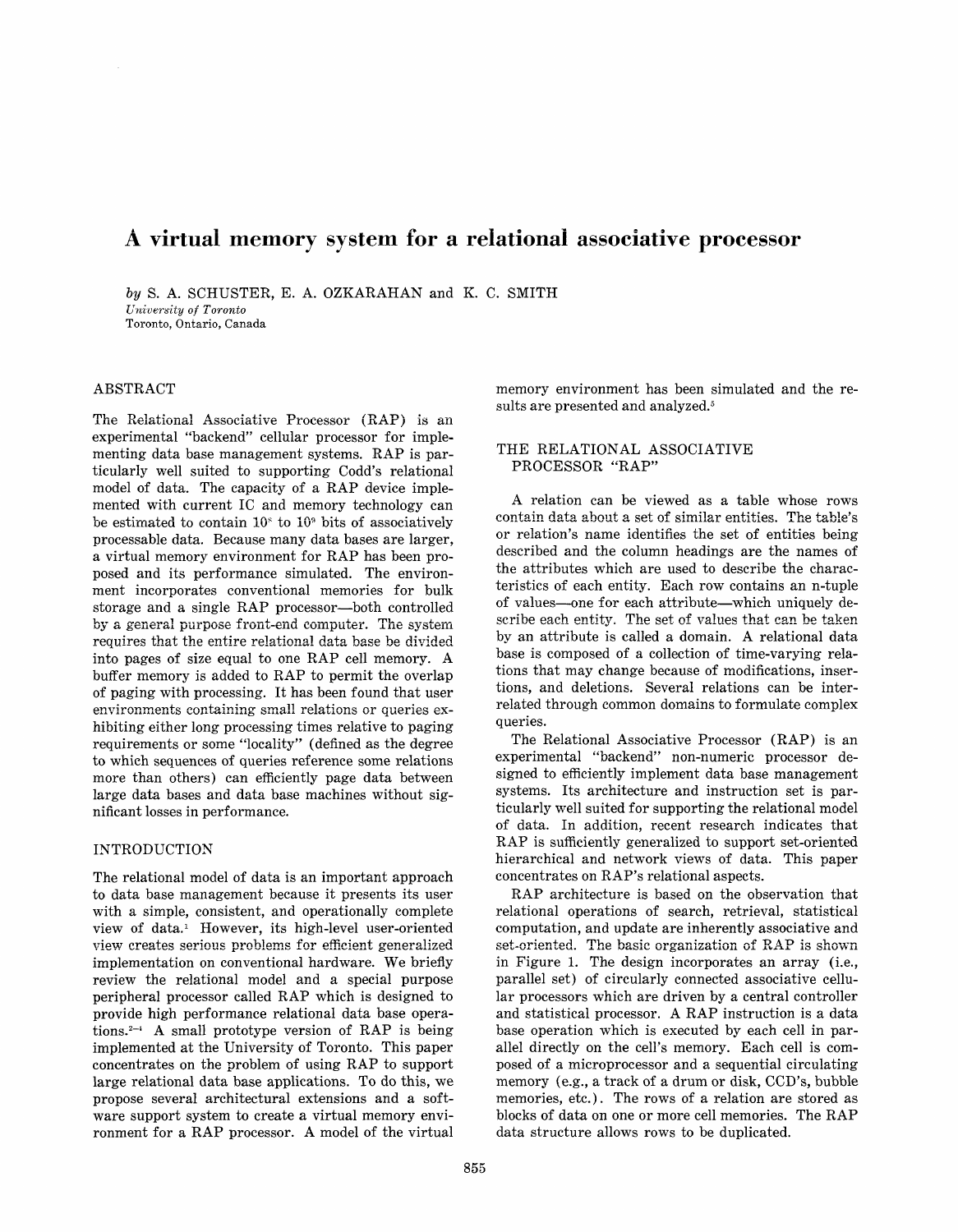

Figure 1—Basic organization of RAP architecture

Relational queries can often be constructed from just a few RAP primitives and often only a single RAP primitive is required. The RAP system is designed to execute its most important instructions within one parallel rotation of the cell memories. Because operations are accomplished in parallel on the entire storage, RAP is an effective associative processor providing significant search and manipulation efficiencies. That is, RAP accomplishes relational data base management without complex data structures and software aids such as inverted lists and hashing for multi-key searching required in conventional systems. This is especially important for applications which have extensive update activity. The extra indices and ordering requirements must be maintained whenever an update occurs in a conventional data base system. In RAP, only the relation itself has to change and this is accomplished directly on the data without having to move any portion of the data base to the front-end processor.

An analytical model was constructed which compared the performances of RAP to a conventional data base management system.<sup>4,6</sup> The model considered resident data bases for RAP and fast access paths in the form of inverted lists for the conventional system.

The results showed that significant gains in query execution speed can be achieved by the RAP architecture over the conventional system even if it uses fixedhead disk memories. The model includes queries of the form: simple Boolean selection retrievals or updates, retrievals including statistical criteria in the query qualification, and retrievals involving implicit joins. This study indicates that, under many circumstances, on-line retrieval and updates of large data bases may only be possible with the aid of RAP-like systems.

The concept of providing large scale associative processors and memories for data base management are also currently being explored by others.<sup>7-10</sup> These devices are generally referred to as "data base machines". Most of the discussion to follow may also be applicable to the general theory of data base machines.

The maximum capacity of a single data base machine implemented with current IC and memory technology can be estimated to contain from  $10^{\circ}$  to  $10^{\circ}$  bits of associatively processable data.<sup>4</sup> Data compression, of course, should be exploited. This capacity may be sufficient for many applications but there are others which require larger storage. The costs of data base machines may not permit them to be casually duplicated when larger storage is required. This then raises the question as to what architectural extensions and software techniques can be explored to efficiently extend the address space of RAP-like data base machines. A virtual memory system for RAP is proposed which incorporates conventional disk memories for bulk storage and a single RAP processor—both controlled by a front-end general purpose computer.

# RAP ARCHITECTURE FOR LARGE RELATIONAL DATA BASES

The need for the virtual memory system arises when the data base is larger than RAP memory capacity. However, it is assumed that all the pages for a query can be contained within RAP memory. This assumption is reasonable in light of the expected memory capacity for RAP ( $10^{\circ}$  to  $10^{\circ}$  bits). For applications requiring very large relations, partitioning of large relations into smaller ones containing the same columns may be required. This would require a user to create a sequence of tasks to process several subqueries over the smaller relations and assemble or interrelate their results.

The proposed virtual memory system requires that the entire data base be divided into fixed size pages equal to the capacity of one cell. A page contains rows from only one relation. Each page has a unique identification. Therefore, the set of rows for a complete relation can be specified by indicating the pages that contain the rows.

The extensions to RAP architecture for implementing a virtual memory system are displayed in Figure 2. In this configuration, the front-end general purpose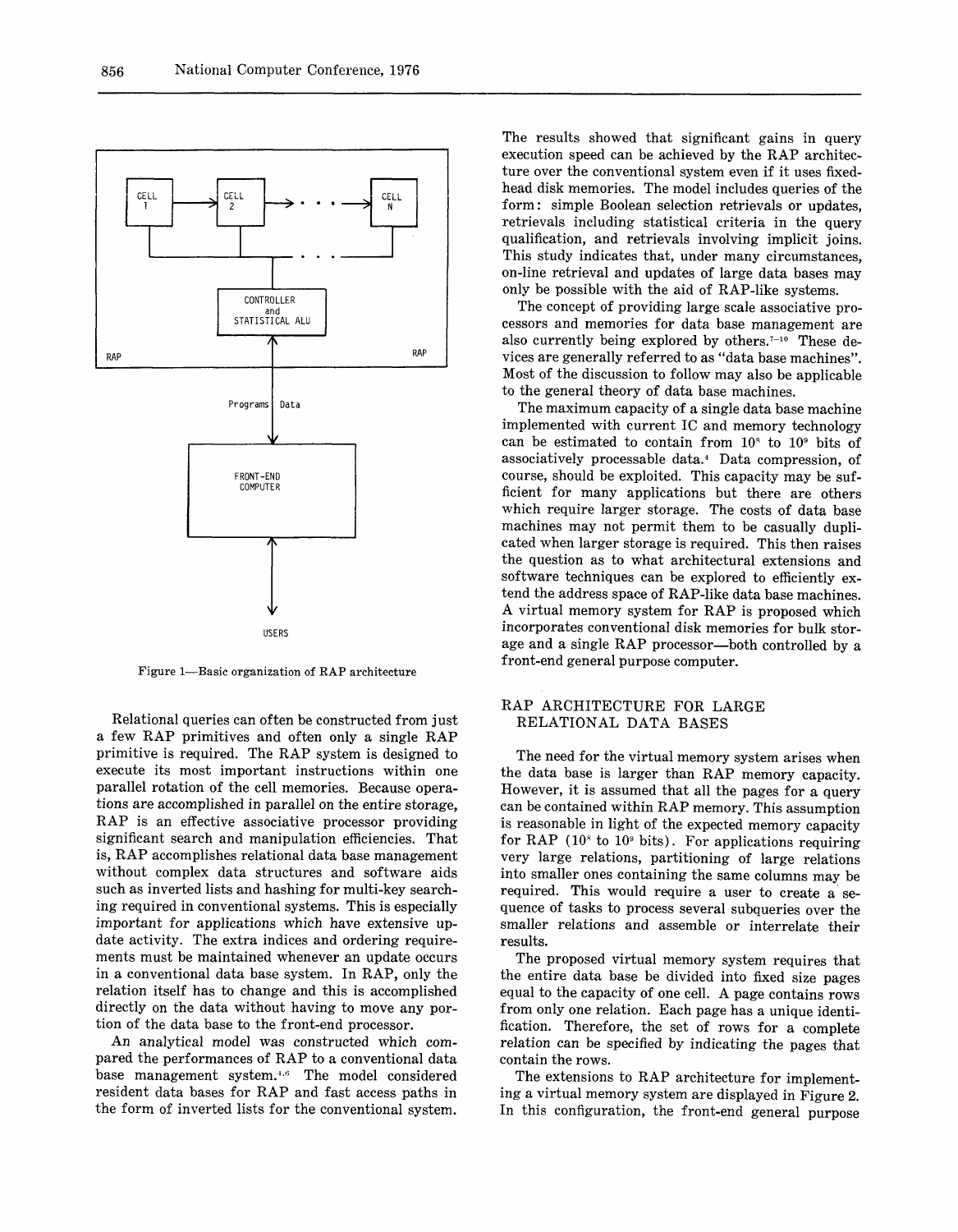computer contains a virtual memory monitor and acts as an I/O interface for paging data between conventional bulk memories (e.g., direct access secondary memory devices) and RAP. A large portion of the data base resides on the bulk memories and only the "working set," that is the collection of pages containing the relations required by the currently processing queries, resides in RAP memory.

In order to reduce paging overhead, overlapping of paging I/O with query processing is essential. To achieve this, each cell has been extended to contain two memory components. At a given time, one serves as the active or processor memory while the other acts as the buffer or alternate memory. The memory serving as the active memory is used in query processing while the other acts as the I/O buffer to permit paging to take place concurrently with query processing. The roles of the memories can be reversed for each cell independently as required during the operation of the system. Thus, RAP logically contains two cyclic memories—one serving as the active associative memory while the other is a buffer. The hardware logic for switching between cell memory pairs has been designed in detail for RAP.<sup>4</sup> The extra logic required for doing this adds little to the complexity of the overall system.

The RAP controller is still connected to the frontend computer via a dedicated channel to receive pro-



Figure 2—Hardware architecture of the virtual memory system

grams and transfer results of users' requests. However, the current buffer is driven by a separate I/O controller which is connected to the front-end computer by a separate channel. The paging to and from the buffer is accomplished by standard channel programs before a new query is processed.

The paging for a waiting query is overlapped with the processing of a currently executing query. Lookahead paging is possible because RAP associatively processes all the pages of the relations referenced in a query. Since each query must specify which relations are to be processed, it specifies which pages are to be processed at the same time. Once the required pages are transferred and execution of the current query is finished, the roles of the memory pairs can be switched.

There are two other features of the RAP design which are not shown in Figure 2 that help to increase the efficiency of the virtual memory system simulated in this study. They are the fast read-out scheme and the multiprogramming facility.\* The fact read-out scheme for retrieval queries interleaves selected tuples from different cells during a memory revolution to maximize the channel utilization. The multiprogramming facility allows queries to be divided into two priority classes and executes them with respect to a preemptive scheduling discipline to provide a foreground-background query execution facility. This allows the RAP processor to control query execution by not allowing a long query to tie-up the device. The logic for implementing hard-wired two-task multiprogramming requires the duplication of less than 10 percent of the cell hardware.<sup>4</sup>

## A VIRTUAL MEMORY SYSTEM

#### *Locality*

The virtual memory system to be discussed is designed to exploit user characteristics that affect total system performance with respect to paging. In conventional virtual memory systems, the important property of locality of address references in a user program is used to reduce paging. In an analogous way, we define "locality of query references" or simply "locality" as a phenomenon which is manifested by a nonrandom distribution of references to the relations in a data base during the execution of a sequence of queries. High locality is reflected when a small subset of the relations in a data base are referenced more often than the other relations, i.e., the frequency of relation reference is described by a distribution with low variance. The effect of varying degrees of locality is studied in the simulation.

Unfortunately we lack experimental data and are not aware of any studies performed in connection with locality in relational data bases. However, we will present some ad hoc arguments for its existence. Locality will be loosely examined with respect to four classes or environments of processing.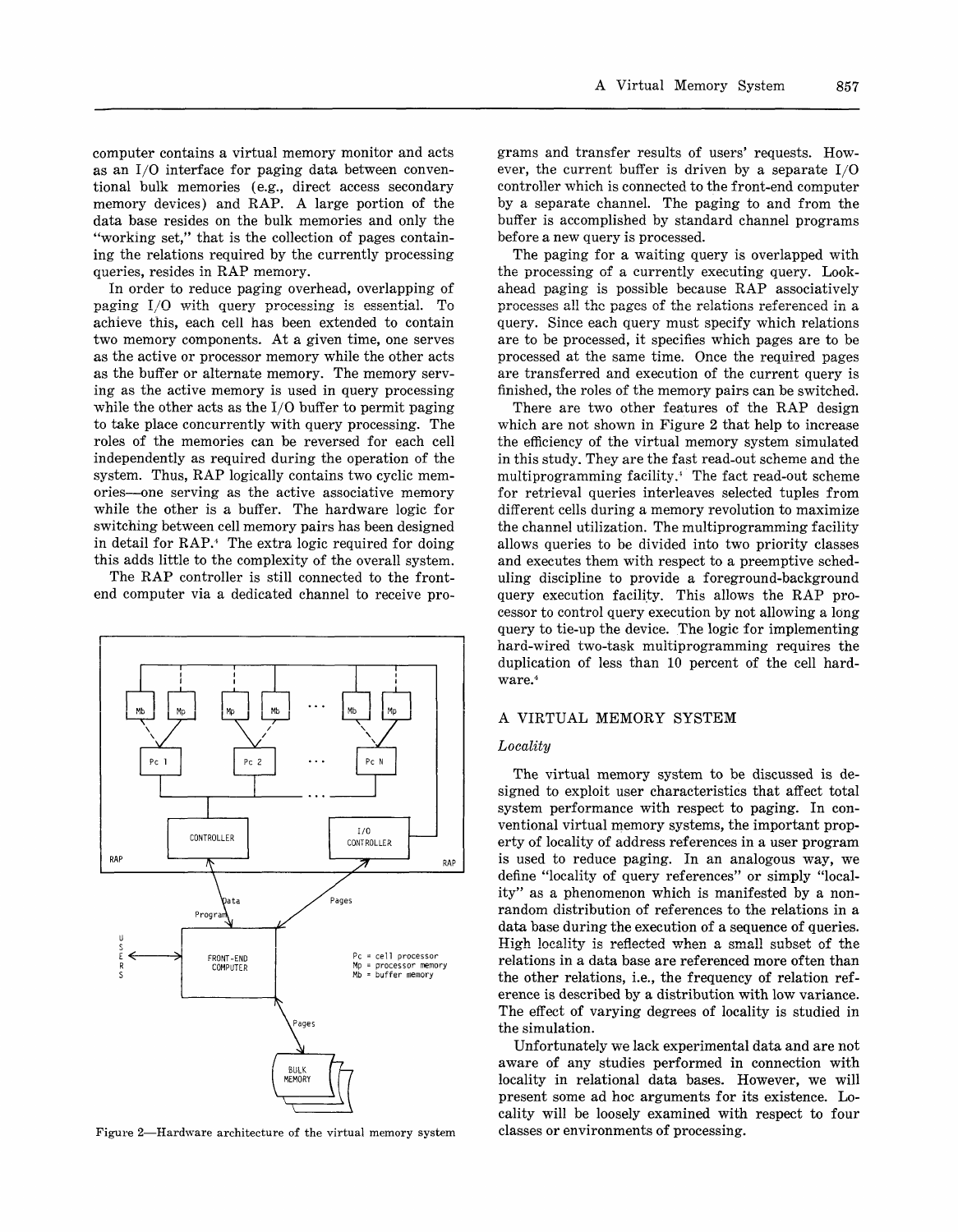There are many data processing tasks that occur in a reservation system environment such as for hotels, airlines, shipping, etc. As a deadline approaches for an entity, e.g., the scheduled time for a plane flight, the activity in the data base is expected to become concentrated within the area representing this entity. If there exists a relation for each flight which records the passenger reservations for a particular flight, then the access to those relations scheduled to depart shortly will have greater frequency of reference resulting in high locality.

A second argument for high locality is that the use of high level interactive query languages encourages "browsing". In such an environment, a user can interactively search for relevant data by step-wise refinement of queries on the same relations. The iterative refinement of queries can cause the same relations to be accessed repeatedly during a short period of time.

In a data processing environment using batch multiprogramming, we expect that queries are generated within the constructs of host language programs. These programs are usually involved in the generation of complex reports or batch updating. The logic of such programs is often repetitive which cause queries to be embedded within program loops. This could cause sequences of queries to concentrate references over a subset of the relations in the data base.

A fourth argument for high locality is that certain relations may play an important role by interrelating other relations. These relations have a high percentage of attributes whose domains are common to other relations. These relations must be referenced extensively to link data in different relations in the formulation of many queries. Because these "linking relations" may be referenced often, queries over such a data base could exhibit high locality.

The system presented was designed to exploit high locality characteristics when they exist. The results will show that a modest amount of locality can greatly extend the processing efficiency of a data base machine for processing data bases which are large relative to the capacity of the machine's memory.

#### *The virtual memory system structure*

The principal modules and data flow of the virtual memory system are shown in Figure 3. The overall control of the system is concentrated in a central MONITOR. The MONITOR is also responsible for communicating the block of individual operations of a query to drive the RAP processor.

As jobs enter the system they are classified by the CLASSIFIER module as either class-1 or class-2. Class-1 jobs are queries that have high priority and are to be processed uninterrupted such as on-line retrievals or any update. Class-2 jobs are retrieval queries with long processing times which can be run in the background, interrupted by class-1 jobs, and



Figure 3—Structure of the virtual memory system

then resumed when no class-1 jobs are waiting to be processed. We will assume that all class-2 jobs can be resumed from their point of interruption regardless of possible effects of an intervening class-1 update job. If the semantics of the query is such that it must be completed in its entirety before any of its relations can be updated, it would be classified originally as a class-1 job. The data for each job that determines its class can be either found by examining the query's instructions or by user specified parameters. We further assume that all jobs classified as class-1 can be reordered during a small segment of time. (This policy has been made over-simplistic for purposes of the simulation. It is acknowledged that updates must often execute in a specific order.)

After classification, class-2 jobs simply enter a class-2 FIFO queue. Class-1 jobs, however, are kept in a job pool by the COLLECTOR module. Under the direction of the MONITOR, all class-1 jobs in the pool will be released to a module called the SCHEDULER. Two policies have been suggested for controlling the COLLECTOR. Only the first has been simulated. In this case, class-1 jobs are collected as long as there exist previously scheduled class-1 jobs that are waiting and/or processing. When such jobs no longer exist the COLLECTOR releases its jobs to be scheduled. If no class-1 jobs have been collected, then the current class-2 job is started or resumed if a preempted one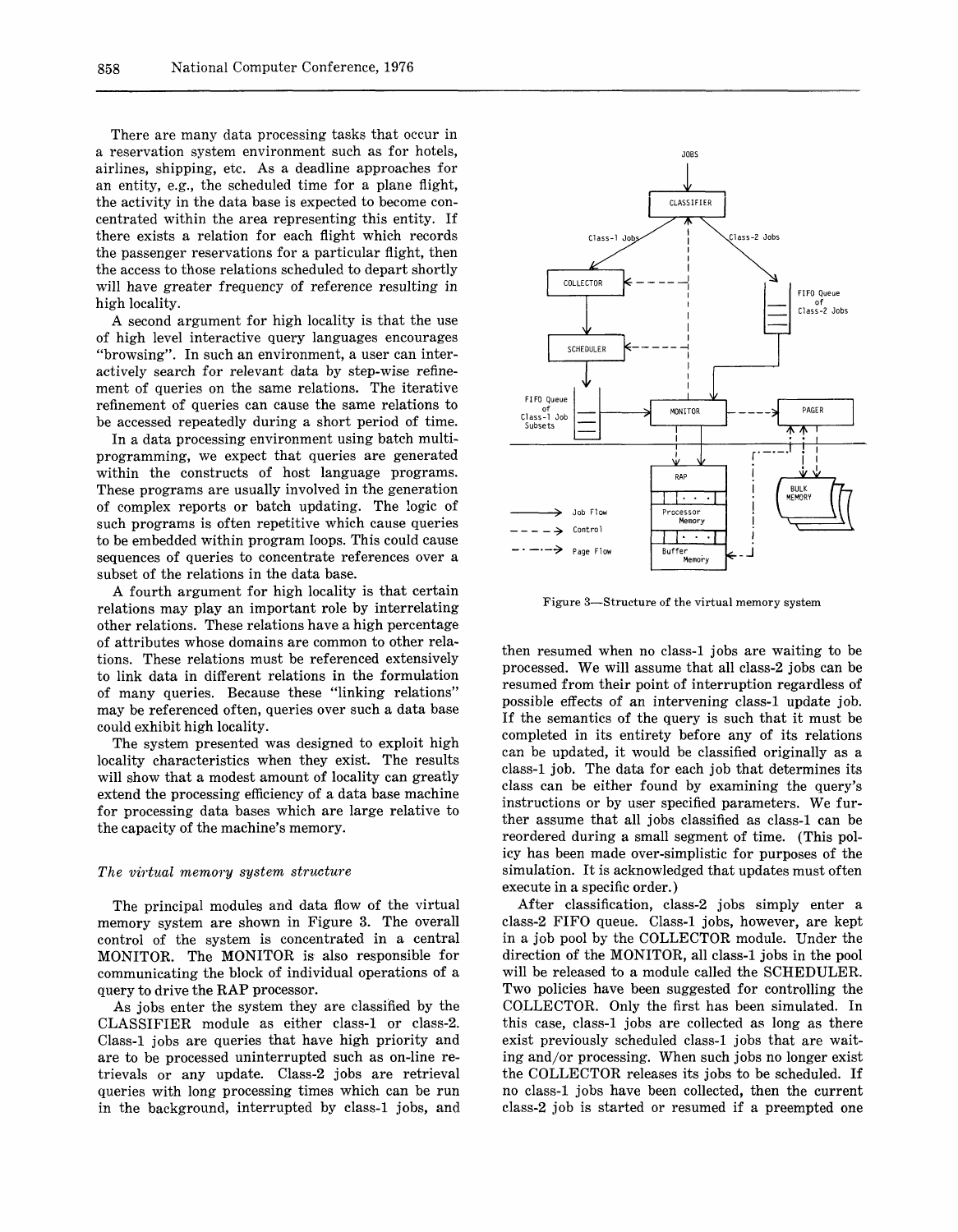exists. The ciass-2 job is allowed to process until the next class-1 job is received and preprocessed. The single class-1 job is immediately scheduled and, when its paging requirements have been satisfied, it then preempts the class-2 job and acquires the processor.

The second policy is to let the COLLECTOR collect jobs for a fixed amount of time which would be determined by the MONITOR. In retrospect, it is felt that this would have given better results because larger pools will be presented to the SCHEDULER which is designed to exploit high locality by reducing page faults through job reordering.

The SCHEDULER receives the pool of class-1 jobs and orders them by first finding the job which causes the least amount of page faults with respect to the current contents of RAP memory. This can be done because the relations referenced in the queries are known by the MONITOR. It continues to order the rest of the jobs by finding the next job whose pages most overlap RAP and so on. The ordered pool of jobs are then partitioned into an ordered set of job subsets such that all the relations for each subset can be contained within the data base machine memory. The ordered subsets are then placed in a FIFO queue to wait for the processor.

The final module to be discussed for the virtual memory system is the PAGER. It is responsible for the paging or buffering strategy and the page replacement policy. Paging is performed on a non-demand basis. This is possible because the pages required by a subset are known before processing starts. The demand paging philosophy encountered in programming systems does not apply here, because, having job subsets sitting in the queue, one can start the processing of a current subset and at the same time start paging data into the buffer for the following subset. This scheme is aimed at reducing the average amount of idle processor time that a subset causes due to paging.

The replacement policy for pages in the data base machine memory is to first replace any pages that have not been updated and are not referenced by jobs in the ordered subsets waiting in the queue. If more space is required, then those referenced farthest in the job subset are replaced. An actual page-out occurs only if the replaced page was updated, otherwise it is simply overwritten in the buffer. Page-outs occur after the role of the cells' memories, which contain the pages to be replaced or paged-out, are switched from active memory to buffer memory.

The effectiveness of the SCHEDULER and PAGER in exploiting locality is measured by an index called "system locality (SLOC)". SLOC is defined as follows. Let pg[i] be the number of unique pages that are required by subset i and pgcom[i] be the number of pages in common between subset i and the contents of RAP memory at the time when paging for subset i is to take place. Thus,

$$
SLOC = \sum_{i=1}^{n} \ pgeom[i]/\sum_{i=1}^{n} \ pg[i]
$$

for  $i = 1, 2, \ldots, n$  consecutive class-1 job subsets. The system locality will be near one for environments requiring little paging between subsets and near zero for environments requiring excessive paging. System locality depends on the degree of locality, the number of pages in the entire data base relative to the number of pages that can be contained in RAP memory, and the size of the relations in the data base.

# SIMULATION OF AN ON-LINE ENVIRONMENT

Lacking experimental user data, an on-line environment has been hypothesized and simulated for the described virtual memory system.<sup>5</sup> The data base machine is modelled with the expected parameters for a moderately large size RAP processor. The simulation was coded in GPSS on an IBM 370/165.

## *The on-line environment*

The application environment studied could be conceptualized either as an on-line reservation system for hotels or airlines or a parts distribution and inventory system. Most of the jobs fit the class-1 description with a few class-2 background batch jobs representing management reporting, billing, financial accounting, payroll, etc. The arrival rate of queries is fast and most require short processing times. Most queries involve only a few relations. The following is a list of parameters used in the experiments. The times are given in terms of the number of revolutions or circulations of the RAP memory.

## RAP:

- (a) 1 revolution (rev)  $=50$  milliseconds
- (b) RAP processor  $= 200$  cells
- (c) RAP memory capacity  $= 400$  pages
- (d) active memory = buffer memory = 200 pages
- (e) page size= $0.5*10<sup>6</sup>$  bits
- (f) paging rate= $1$  page/rev

Data base:

- (a) total data base size  $= 2000$  or 5000 pages
- (b) number of relations for short  $jobs =$ exponential (mean  $= 1.5$  relations)
- (c) number of relations for long  $jobs = exponent$ tial (mean = 3 relations)
- (d) number of pages per relation  $= 5$ , 10, 20, or 25 pages

Locality:

- (a) low—modelled by a uniform distribution
- (b) medium—modelled by an exponential distribution
- (c) high—modelled by a hyperexponential distribution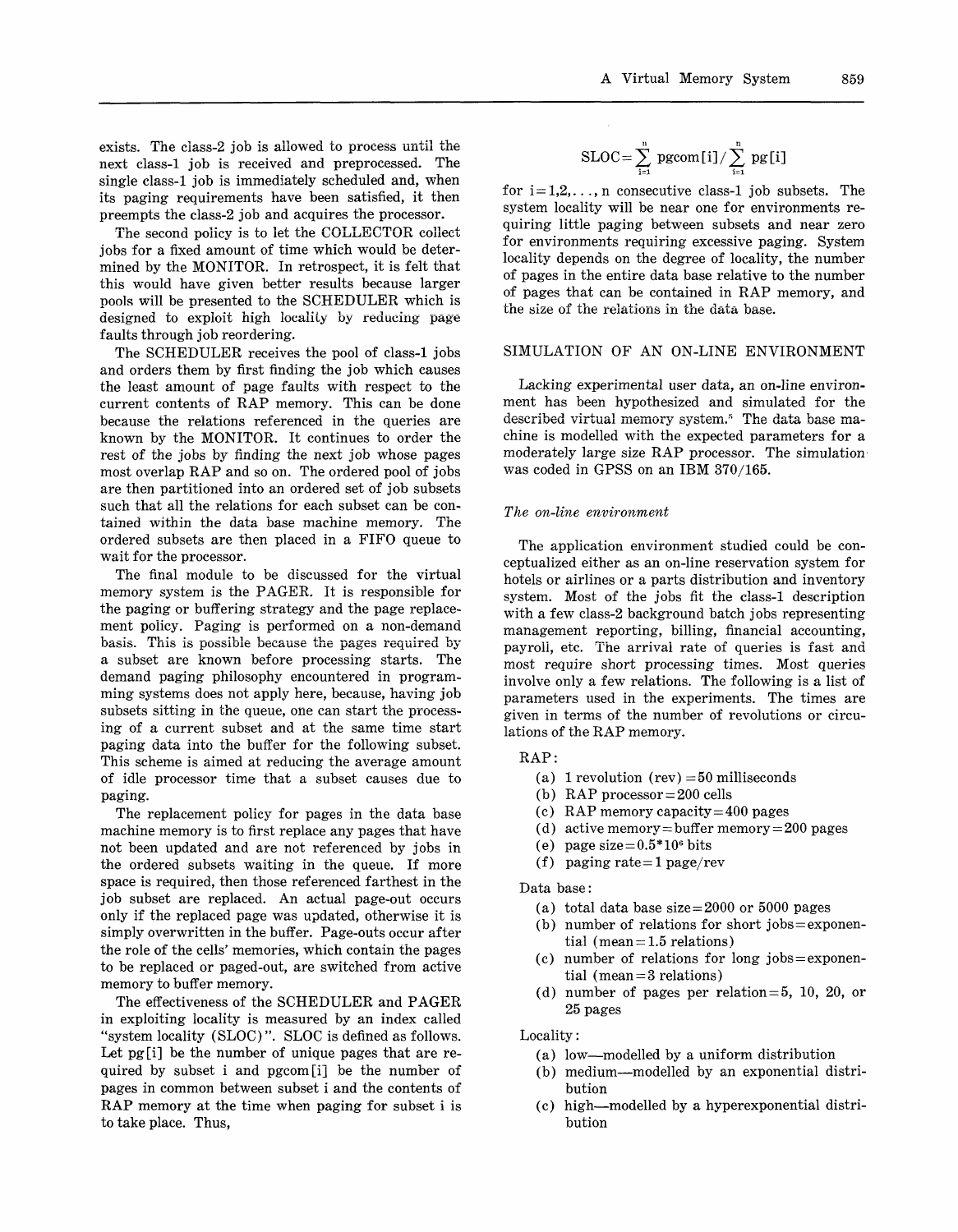As each job (query) is generated in the simulation, one distribution is referenced, depending on the locality being simulated, to determine the relations needed by the job.

Arrival and processing time distributions:

- (a) job interarrival time = Poisson (mean =  $40$ rev/job)
- $(b)$  processing time for short jobs = exponential  $(mean = 4, 8, 16, or 32 rev)$
- (c) processing time for long jobs = Erlang-2 for class-2 and exponential for class-1 (both with  $mean = 104$  rev)
- (d) processing time for class-1 jobs = hyperexponential (due to (b) and (c))
- (e) processing time for class-2 jobs = processing time for long jobs (due to (c))
- Job proportions:
	- (a) proportion of class-1 vs. all  $jobs = 0.90$
	- (b) proportion of updates vs. all  $jobs = 0.40$
	- (c) proportion of long updates vs. all  $jobs = 0.03$

The above parameters were chosen in such a way as to create a system load which guarantees that a class-1 and/or class-2 job would almost always be present in the job mix. Thus, the RAP processor in this experiment would rarely be idle due to empty job queues. However, idle processor time would be caused by extensive paging requirements.

#### *Simulation results*

The goal of this study was to determine the relative effects on the average time-in-system, referred to as the response time, for a class-1 job when the following were varied:

- (a) short job mean processing time
- (b) number of pages per relation
- (c) locality
- (d) data base size

Also studied was the effect of these variables on system locality which reflects the paging performance from the system's point of view.

Figure 4 shows the effects of processing time for short jobs (proctime), locality, and data base size (dbsize) on RAP system response for class-1 jobs. For this experiment the number of pages for a relation was fixed at 10. The response time, RTIME, indicates the average time a class-1 job spent in the system. The results can be approximately summarized as a family of straight lines of the form " $y=a*x+b$ ". For the experiment we get:

#### $RTIME :=$  proctime + ((log dbsize)/locality)

where " $:=$ " means "proportional to." That is to say, response time is directly proportional to processing time, as would be expected, with an upward shift depending on locality and data base size. The line " $y=x$ " is shown because it represents the theoretical optimum for the environment simulated. The average response time can never be less than the average time it takes to process a job.

The somewhat linear upward shift in the curves away from the optimum is due to idle processor time because of paging. The paging requirements are reduced by high locality, but increased in a diminishing way (this will be explained later) when the total data base size grows larger relative to RAP memory capacity.

It should be noted that the curves slowly converge toward the optimum for longer processing times. This is to be expected since the number of pages for a relation are fixed in this experiment. Longer processing times allow more paging to overlap with processing and, when the processing times are long enough, there will be time to do all paging before the next job subset is to be processed.

Figure 5 shows the effects of relation size in terms of the number of pages (npgrel), locality, and data base size (dbsize) on RAP system response time for class-1 jobs. For this experiment the average processing time for a short job was set at 8 revolutions. The results can be summarized as follows:

 $RTIME: = (log dsize)/locality)*npgrel+proctime$ 

That is to say, response time is directly proportional to the size of relations and the slope of the relationship is affected by locality and data base size. The line " $y =$  proctime" is shown since it represents the average experimental optimum as discussed earlier.

The fact that response time is directly related to the



Figure 4—The effect of locality, processing time, and data base size on system response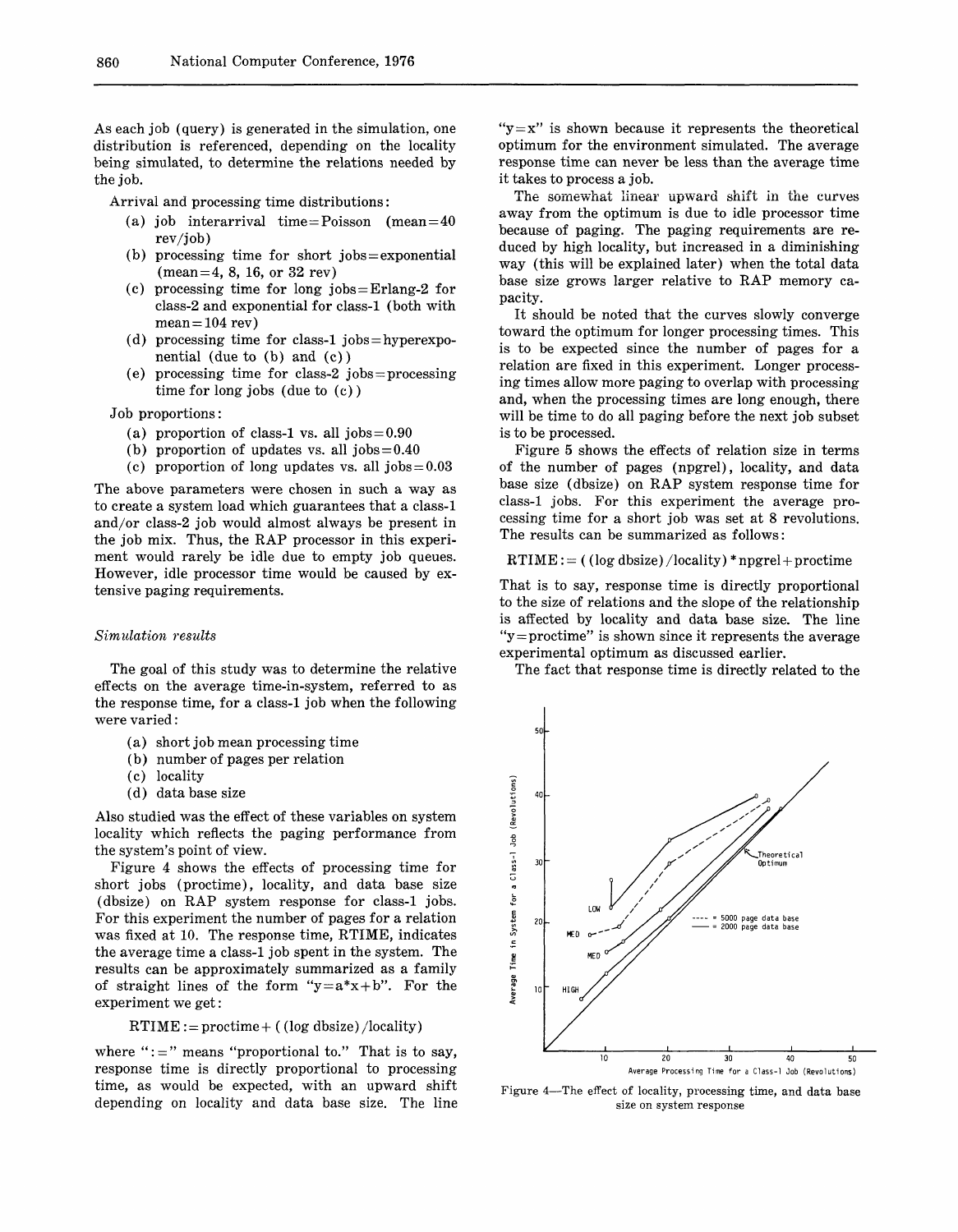

Figure 5—The effect of relation size, locality, and data base size on system response

average number of pages occurring in relations of the data base is not surprising. Since all pages of a relation are required to be in RAP memory to be processed, the more pages required, the more paging is to be expected. Given a fixed average processing time, we expected and also observed that response is degraded when large relations must be paged.

However, the effect of locality can be profound because it affects the slopes of the response time curves. When the locality is higher, there is a good chance that some of the relations currently in RAP memory will be needed by the following job subset. Therefore, the effect of paging larger relations will not be so dramatic.

Data base size also affects the slope of the response time curves. As the data base gets larger relative to RAP memory, the effect of locality is diminished. That is, the same pattern of locality will be spread over more relations causing the locality to appear more random. It should be noticed that for the low (random) locality curve, the effect of increasing the size of the data base was very small. It is observed that paging due to random locality will be independent of data base size. When extensive paging is required because of random reference, it does not matter what size of pool contains the pages.

Figure 6 shows the effects of these experiments on the average system locality (SLOC). The data from which these curves are derived also showed that system locality is independent of a job's processing time or relation size for a fixed locality distribution. The results can be summarized as follows.

# $SLOC := (1/(\log \text{dbsize})) * \text{locality}$

That is, the higher the locality the better the system will perform since less paging will be expected. However, as the data base size grows, the effect of locality will diminish and performance will approach that of a random locality environment.

# SUMMARY AND CONCLUSIONS

The Relational Associative Processor (RAP) is an experimental "backend" non-numeric processor for implementing a data base management system which supports Codd's relational model of data. RAP architecture is based on the observation that relational operations of search, retrieval, statistical computation, and update are inherently associative and set-oriented. The design incorporates an array (i.e., parallel set) of interconnected associative cellular processors which are driven by a central controller and statistical processor. Each cell is composed of a microprocessor and a sequential circulating memory (e.g., a track of a drum or disk, CCD's, bubble memories, etc.). Each data base operation is executed within the cells which operate in parallel directly on their memories. RAP accomplishes a complete set of data base operations without the need for indexing and its associated software and maintenance.

The capacity of a RAP device implemented with



Figure 6—The effect of locality and data base size on system locality